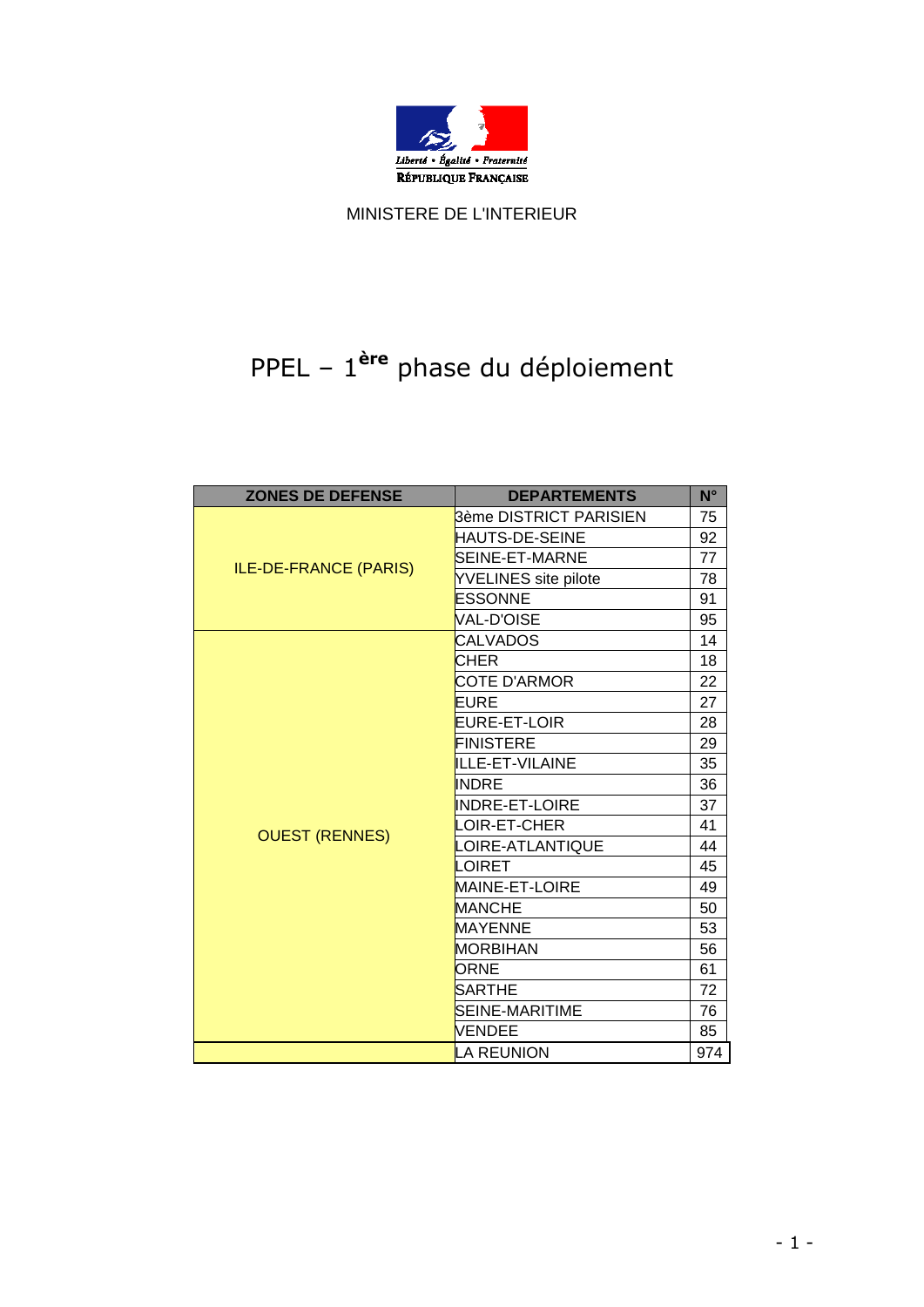## PPEL – 2ème phase du déploiement

| <b>ZONES DE DEFENSE</b> | <b>DEPARTEMENTS</b>                  | $N^{\circ}$ |
|-------------------------|--------------------------------------|-------------|
| ILE-DE-FRANCE (PARIS)   | <b>1er DISTRICT PARISIEN</b>         | 75          |
|                         | <b>VAL-DE-MARNE</b>                  | 94          |
| <b>SUD (MARSEILLE)</b>  | ALPES-DE-HAUTE-PROVENCE              | 04          |
|                         | ALPES (HAUTES)                       | 05          |
|                         | ALPES-MARITIMES                      | 06          |
|                         | <b>AUDE</b>                          | 11          |
|                         | <b>BOUCHES-DU-RHONE</b>              | 13          |
|                         | CORSE-DU-SUD                         | 2A          |
|                         | CORSE (HAUTE)                        | 2B          |
|                         | GARD                                 | 30          |
|                         | <b>HERAULT</b>                       | 34          |
|                         | LOZERE                               | 48          |
|                         | PYRENEES-ORIENTALES                  | 66          |
|                         | VAR                                  | 83          |
|                         | VAUCLUSE                             | 84          |
|                         | <b>ARIEGE</b>                        | 09          |
| SUD-OUEST (BORDEAUX)    | <b>AVEYRON</b>                       | 12          |
|                         | CHARENTE                             | 16          |
|                         | <b>CHARENTE-MARITIME site pilote</b> | 17          |
|                         | CORREZE                              | 19          |
|                         | <b>CREUSE</b>                        | 23          |
|                         | DORDOGNE                             | 24          |
|                         | <b>GARONNE (HAUTE) site pilote</b>   | 31          |
|                         | GERS                                 | 32          |
|                         | <b>GIRONDE</b>                       | 33          |
|                         | <b>LANDES</b>                        | 40          |
|                         | LOT                                  | 46          |
|                         | LOT-ET-GARONNE                       | 47          |
|                         | PYRENEES-ATLANTIQUES                 | 64          |
|                         | PYRENEES (HAUTES)                    | 65          |
|                         | <b>SEVRES (DEUX)</b>                 | 79          |
|                         | TARN                                 | 81          |
|                         | TARN-ET-GARONNE                      | 82          |
|                         | <b>VIENNE</b>                        | 86          |
|                         | <b>VIENNE (HAUTE)</b>                | 87          |
|                         | <b>GUADELOUPE</b>                    | 971         |
|                         | <b>MARTINIQUE</b>                    | 972         |
|                         | <b>GUYANE</b>                        | 973         |
|                         | SAINT PIERRE ET MIQUELON             | 976         |